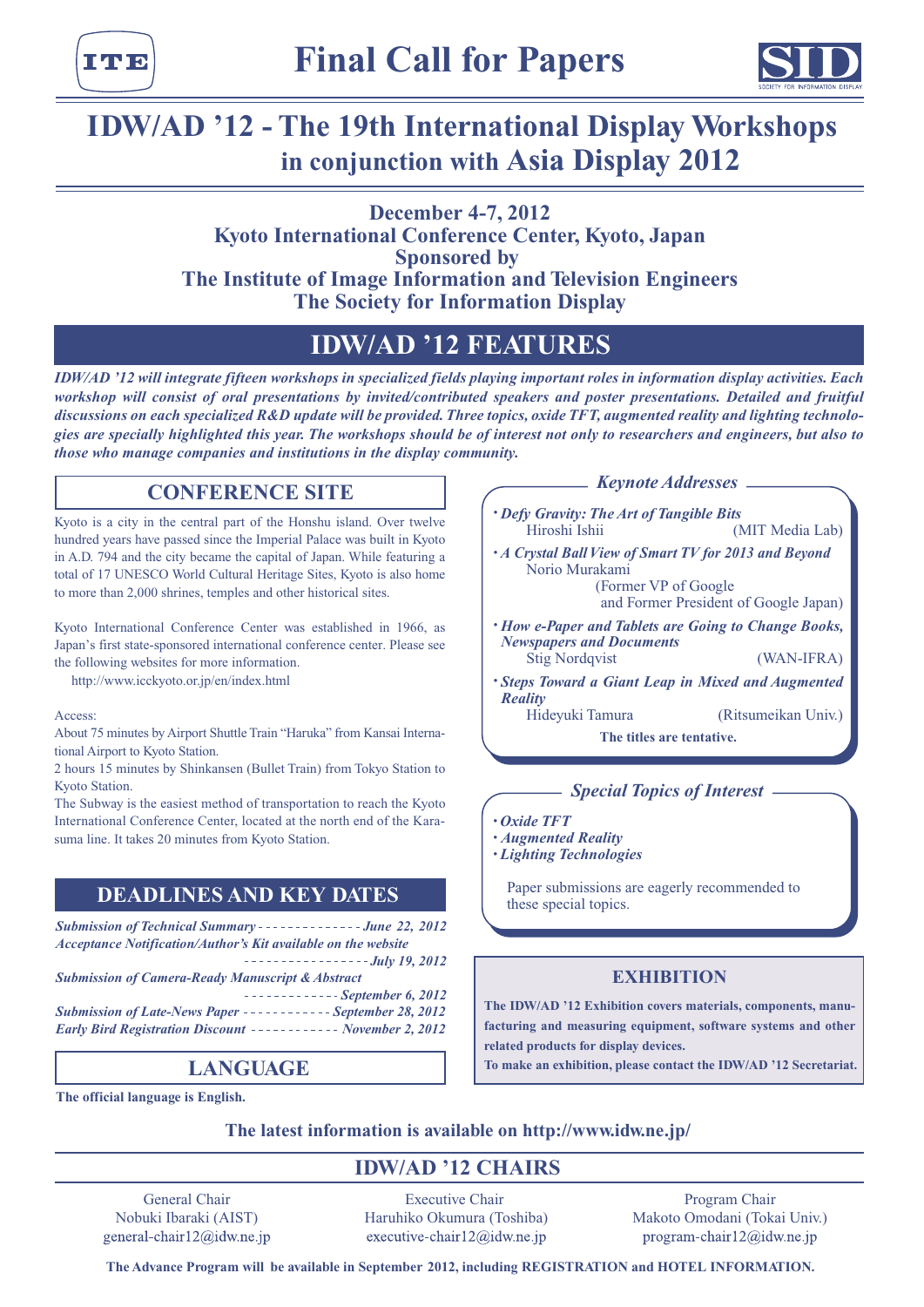# **ISPECIAL TOPICS OF INTEREST**

# **Oxide TFT**

## **Organizer Workshops: AMD, FMC, OLED, EP and FLX Facilitator: Kenichi Takatori (NLT Techs.)**

Following the epoch-making paper presented by Prof. Hosono's team, research on amorphous In-Ga-Zn-O (a-IGZO) has been carried out worldwide. Research for other materials and polycrystalline oxide semiconductor TFTs has also been activated. This year, several companies are ready to use the a-IGZO TFTs for the mass production of AM-LCD and AM-OLED, after a long incubation period from the first report on a ZnO TFT in 1968. This special topic will cover all aspects of oxide-semiconductor-TFT-related science and technologies.

#### *Scopes*

- 1) Oxide semiconductor materials and fundamental mechanisms 4) Issues: illumination instability, degradation, etc.
- 2) Device physics, fabrication processes and equipments 5 oxide-TFT backplane for LCD, OLED display, e-Paper
- 3) Oxide-TFT display circuits and embedded systems 6 systems 6 systems enterprise in the applications and other applications 3 oxide-TFT-Oxide-Oxided and circuits and embedded systems 6 systems 6 systems 6 systems 6 system

3) Flexible Lighting including Backlight Unit for LCD

5) Materials and device structures for Lightings

#### *In**Inferior Beauding**INP <b>and INP Description <i>Description Conganizer Workshops: 3D, VHF, DES and INP* **Facilitator: Munekazu Date (NTT COMWARE)**

This topic will cover all aspects of technologies, systems, applications and human factors for information display using a fusion of real and virtual.

#### *Scopes*

- 1) Augmented reality (AR) and mixed reality (MR) technologies 4) Input and interactive technologies for AR and MR
- 2) Projection mapping 5 mage processing for AR and MR
- 3) Displays for AR and MR (HMD etc.)
- 

- 
- 
- 
- 4) Manufacturing of Lightings and their applications 9 applications 9 applications their applications of Miscellaneous topics related with Lightings of Miscellaneous topics related with Lightings

# **WORKSHOP OUTLINES**

# $LCT$  LC Science and Technologies

#### *Workshop Chair: Hiroyuki Okada (Univ. of Toyama)*

nologies, ranging from fundamental material research to display and other This workshop will cover all aspects of liquid crystal (LC) science and techapplications. An in-depth discussion on advanced LC displays and novel functionalities of LC materials will be especially emphasized.

#### *Areas Topic*

- 1) Physicochemical studies of LC materials
- 2) Nano-structural LC alignment and devices including blue phase
- 3) Surface alignment processes and characterization techniques
- 4) Electro-optic effects, display modes, optical design and simulations including 3D technologies
- 5) Fabricating, manufacturing, measuring and evaluation techniques
- 6) High performance displays featuring excellent image quality
- 7) LC technologies for flexible displays and electronic papers
- $\alpha$  8) Optical functional devices for non-display applications
- $\overline{9}$ ) LC semiconductors and organic electronics
- 10) LC photonic crystals and lasers

# **Displays Matrix Active AMD**

*Workshop Chair: Kazufumi Azuma (Shimadzu)* This workshop will cover all aspects of active matrix displays.

#### *Areas Topic*

- 1) Active-matrix displays:
	- LCDs, OLEDs, e-papers, FEDs, micro-displays, flexible active-matrix displays
- 2) Fundamentals, structures, processes, new materials
- $s$ ) Array & circuit design technologies, addressing schemes, systems
- 4) Evaluation methods, reliability, mechanical testing
- 5) Active devices:
	- oxide TFTs, organic TFTs, silicon-related TFTs,
		- CNT, graphene-based devices and other active devices, devices with solution process
- 6) Touch  $&$  other sensors
- $\overline{a}$ ) Digital signage and other novel applications

# 2) Fluorescent Light Sources: CCFL and HCFL 7) Theories, Simulations and Measurements for Lightings<br>3) Flexible Lighting including Backlight Unit for LCD 8) Energy Consumption and Environmental Issues

# **FPD** Manufacturing, **Materials** and **Components**

#### *Workshop Chair: Tetsuya Miyashita (Tohoku Inst. of Tech.)*

This workshop will cover technology trends and flat panel displays (FPDs) from the perspective of manufacturing, materials, components and systems.

### *Areas Topic*

**FMC**

- $\overline{1}$ ) Trends in FPD materials, components and systems
- 2) Technical trends in panel construction
- 3) Optical materials and systems
- 4) Color filter materials
- 5) Lighting materials, components and systems
- 6) Materials for processes
- 7) Equipment for processes and measurements
- 8) Green Factory, 3R (Recycle, Reduce and Reuse)

# **Displays Plasma PDP**

*Workshop Chair: Hiroshi Kajiyama (Tokushima Bunri Univ.)* This workshop will cover all aspects of science, technologies and applications of plasma display panels.

*Areas Topic*

- 1) Fundamental mechanisms
- 2) Panel configurations
- $\tilde{p}$ ) Materials, components and fabrication processes
- $\overline{4}$ ) Driving techniques, signal processing and image quality For high efficacy, high  $\gamma$ , high exo-emission, high speed driving, high definition over  $4k \times 2k$ , high performance, etc.
- 5) Application for PDPs

# **PRJ 8.1 And The PRJ and PRJ and PRJ and PRJ and PRJ and PRJ and PRJ and PRJ and PRJ and PRJ and PRJ and PRJ and PRJ and PRJ and PRJ and PRJ and PRJ and PRJ and PRJ and PRJ and PRJ and PRJ and PRJ and PRJ and PRJ and PRJ a Facilitator: Yasunori Kijima (Sony)**

This topic will cover all aspects of science and technologies of Lightings, ranging from LED lighting, OLED lighting, Flexible lighting, manufacturing

of Lightings, materials and device structures for Lightings and internal or external efficiency enhancement technologies. **Scopes**<br>Solid-State Lighting: LED and OLED

enhancement efficiency enhancement efficiency enhancement of  $\epsilon$  OLED  $\epsilon$  of Dechnologies about the internal or external efficiency enhancement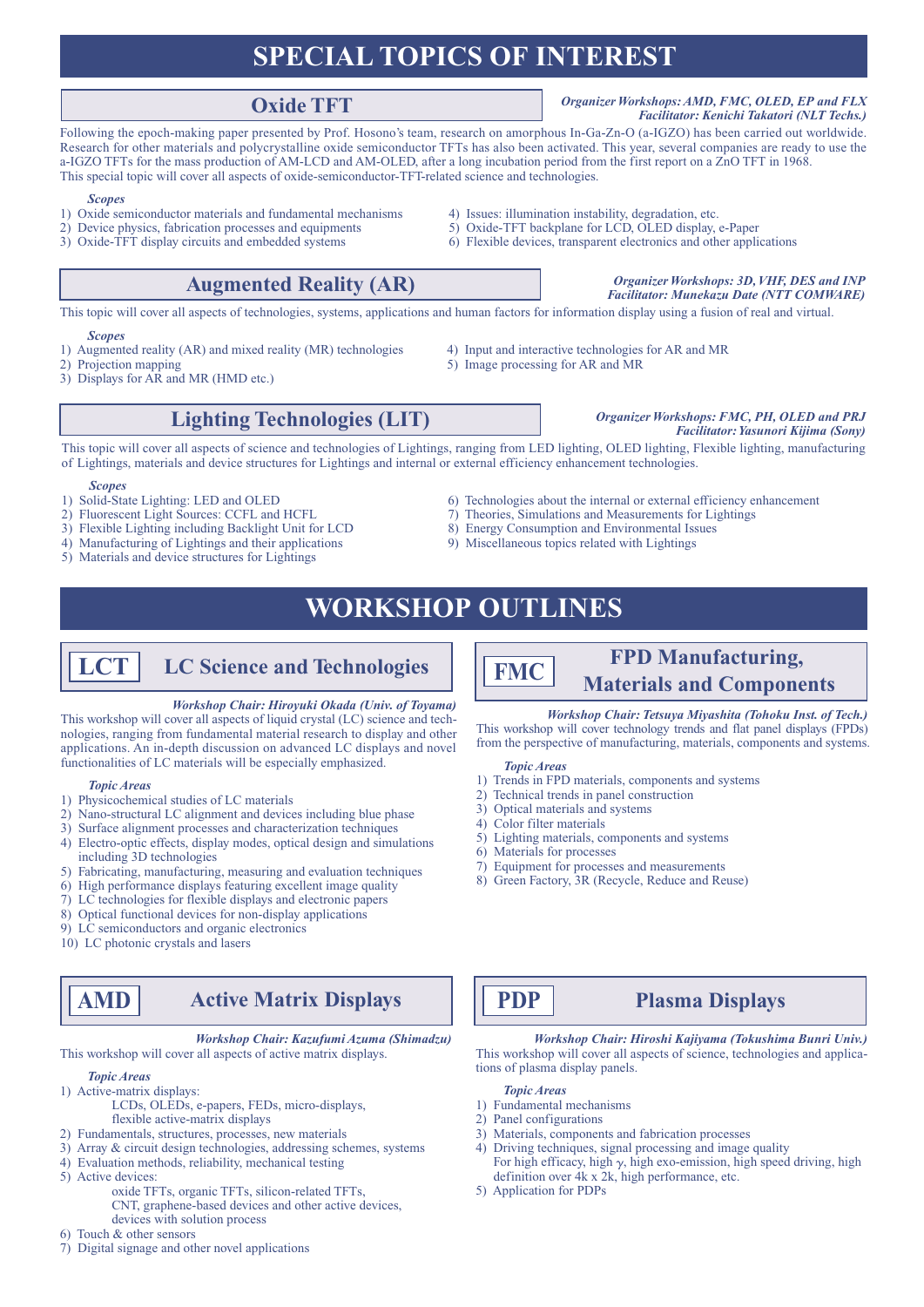# **PH** EL Displays and Phosphors

#### *Workshop Chair: Yoichiro Nakanishi (Shizuoka Univ.)*

This workshop will include a discussion on current topics in EL displays tion, phosphor screens for CRTs, plasma displays (PDPs), field emission (ELDs), LEDs and phosphors, and will also deal with phosphor applicadisplays (FEDs), lighting source and other emissive devices.

#### *Areas Topic*

- 1) Inorganic ELDs (materials, process, devices, drive circuits, etc.)
- $\overline{2}$ ) LEDs (materials, devices, panels, lighting, etc.)
- 3) Phosphors (for CRTs, PDPs, FEDs, VFDs, LEDs, etc.)

#### **3D/Hyper-Realistic Displays D3Systems and**

### *Workshop Chair: Sumio Yano (Shimane Univ.)*

This workshop will cover several current topics encompassing 3D/hyper-realistic displays, systems and other related technologies.

#### *Topic Areas*

- 1) Stereoscopic, autostereoscopic, holographic and other 3D display technologies and systems
- 2) Immersive, interactive and VR display technologies and systems
- 3) 3D/hyper-realistic display technologies and systems for Augmented Reality  $(AR)$
- 4) Digital archive systems using 3D/hyper-realistic displays
- 5) New applications using 3D/hyper-realistic displays  $\overrightarrow{v}$  3D image coding, 2D to 3D conversion, multi-viewpoint
- representation and other 3D/hyper-realistic image processing 7) Human factor and evaluation of 3D/hyper-realistic display techniques and systems
- 8) New devices for 3D/hyper-realistic display techniques and systems



# **Field Emission Display CRT and**

#### *Workshop Chair: Mikio Takai (Osaka Univ.)* The following topics will be covered in this workshop.

#### *Areas Topic*

- 1) Fundamental mechanisms and configurations
- $2)$  Modeling and simulation
- 3) Materials, components and fabrication processes
- 4) Field emission physics and characteristics
- $5$ ) Driving technologies and signal processing
- $\epsilon$ ) Picture quality, reliability and lifetime
- 7) Applications
- 8) Miscellaneous topics related with field emitters
- 9) Entire field of CRT

**VHF**

# **Applied Vision and Human Factors**

#### *Workshop Chair: Taiichiro Kurita (NICT)*

This workshop will cover all aspects of vision, human factors and image quality related to information displays, such as visual requirements, image-quality analysis/improvements, or measurements on displays, as well as new applications of display systems such as augmented reality and their ergonomics

#### *Areas Topic*

- 1) Image quality: analytic models, evaluation methods and metrics
- 2) Visual requirements for display characteristics: luminance, contrast, gray-scale, color, resolution, frame rate, viewing angle, etc.
- 3) Analysis and improvement of display image-quality factors,
- such as dynamic range or spatio-temporal image artifacts 4) Display measurement methods relevant to human factors
- 
- 5) Display ergonomics and their standards
- $\overline{6}$  Augmented reality display systems and their ergonomics
- $\overline{p}$  Legibility and usability issues for text displays or electronic papers
- 8) Actions and behaviors related to visually displayed information

### **OLED** Displays **OLEDand Related Technologies**

#### *Workshop Chair: Shigeki Naka (Univ. of Tovama)*

This workshop will cover all aspects of science and technologies of OLED, ranging from materials research and basic device physics to display including backplane technologies and other applications.

#### *Areas Topic*

- 1) Materials for organic devices (OLED, OTFT, OLET)
- 2) Device physics and related phenomena of organic devices
- 3) Backplane technologies for OLED applications
- 4) Fabrication processes for organic devices
- 5) Miscellaneous topics related with organic devices
- $\ddot{\text{o}}$  Fundamental mechanisms and configurations of organic devices
- $\overline{7}$ ) OTFT for OLED displays
- 8) Organic light-emitting transistors (OLET)
- 9) OLED for lightings
- 10) Flexible organic devices

## **Projection** and **Large-Area Displays and Their Components PRJ**

#### *Workshop Chair: Hideyuki Kanayama (Panasonic)*

This workshop will cover current topics concerning projection and large-<br>area-displays and their components.

#### *Areas Topic*

- 1) Projectors, pico-projectors, embedded projectors, near-eye displays, head-up displays and projection TVs
- 2) Micro display and MEMS technologies for projection
- 3) Optics and video signal processing for projection
- 4) Optical components (light sources, screens, lenses, mirrors, films, etc.) for projection
- 5) Algorithm and image processing for large screen displays
- $\overline{6}$ ) Digital cinema, 3-D projection and signage systems
- 7) Large-area display systems and tiled-display systems

*All poster presenters in PRJ are required to give a brief oral presentation of 3 minutes*  $with no discussion time.$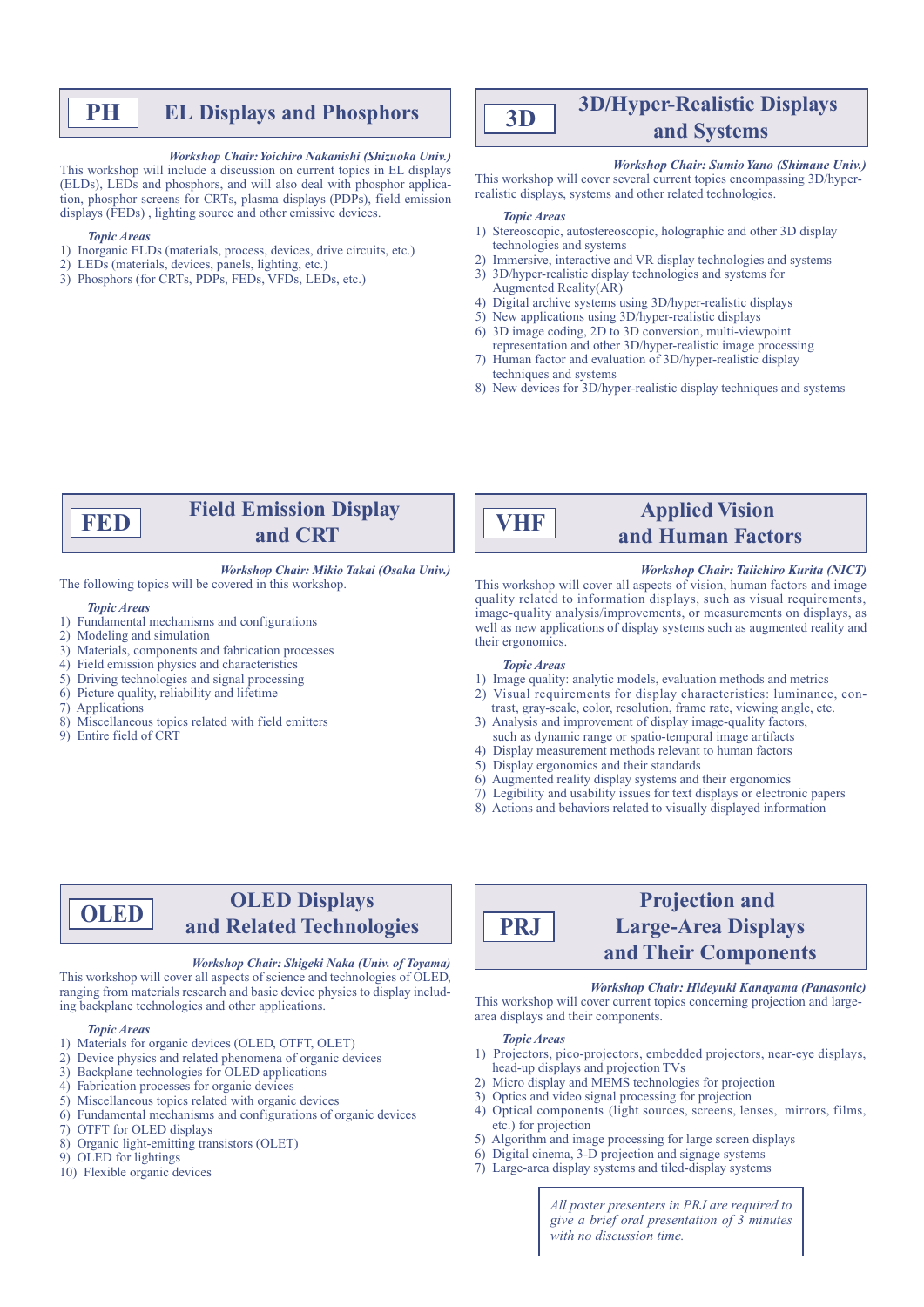# **Paper Electronic Paper**

#### *Workshop Chair: Hiroshi Arisawa (Fuji Xerox)*

rials science and devices to human factors and various applications for the This workshop will cover all aspects of electronic paper ranging from mate-.future

#### *Areas Topic*

- 1) Advancement of various display technologies for e-Paper to enhance the brightness and a contrast ratio
- 2) Novel functional materials and components
- 3) Driving method
- $\overline{4}$ ) Human interfaces suitable for e-Paper from paper-like displays to tablet PCs and so on
- 5) Various applications of e-Paper such as e-Books and e-Newspapers
- 6) Discussion of the social impact of e-Paper
- $\sigma$ ) Evaluation method taking account of human factors

*All poster presenters in EP are required to* give a brief oral presentation of 3 minutes with no discussion time.

## **MEMS** and Emerging Technologies **for Future Displays and Devices MEET**

#### *Workshop Chair: Masayuki Nakamoto (Shizuoka Univ.)*

This workshop will cover all aspects of science and technologies of MEMS, nanotechnologies and emerging technologies for future displays, imaging devices, and related electron devices, ranging from materials research and basic device physics to display and other applications.

#### *Areas Topic*

- 1) Displays, imaging devices and other optical and electron devices using MEMS, nanotechnologies and emerging technologies
- 2) Optical MEMS such as optical scanners, optical switches, optical mirrors, optical space modulators, optical filters, etc.
- violet rays, X-rays, visible rays, supersonic wave, hearing, touch, smell, 3) Sensors and actuators for electromagnetic wave, infrared rays, ultrataste, etc.
- 4) Materials, components and fabrication processes
- $\overline{5}$ ) Fundamental mechanisms and configurations
- 6) Miscellaneous topics related to future displays

**DES** Display Electronic Systems

*Workshop Chair: Toshiyuki Fujine (Sharp)* 

This workshop will cover all aspects of electronic systems including hard-ware as well as software on all kinds of displays.

#### *Areas Topic*

- 1) Video processing including deinterlace, scaling and elimination of artifacts and blur
- 2) High quality color reproduction including high dynamic range and wide color gamut
- 3) High-fidelity systems such as professional use and master monitors
- 4) Exploration of future standards such as post-HDTV
- 5) Video interface technologies including data transmission and storage
- $\delta$ ) Novel display systems including mobile/auto applications
- $\sigma$ ) Cooperative operations of functional components
- $\delta$ ) Circuit technologies including high speed and low power driving

*All poster presenters in DES are required to* give a brief oral presentation of 3 minutes  $with no discussion time.$ 

# **Displays Flexible FLX**

### *Workshop Chair: Hideo Fujikake (NHK)*

rial science, device technology, fabrication processes, and application systems for next-generation displays. This workshop will cover all aspects of flexible displays, including mate-<br>rial science, device technology, fabrication processes, and application sys-This workshop will cover all aspects of flexible displays, including mate-

#### *Topic Areas*

- 1) Novel and/or high-performance flexible displays
- 2) Flexible/stretchable material and device strategy
- 3) Fabrication methods, including printing techniques, soft lithography, roll-to-roll process and transfer techniques for high precision, large area and high productivity
- 4) Flexible substrate innovation (plastic film, metal foil, ultra-thin glass sheet, textile, paper, etc.) and encapsulation
- 5) Excellent TFTs in flexible organic/inorganic electronics
- $(6)$  Display device principles (OLED, LC, electronic paper, etc.)
- 7) Tolerance evaluation for bending and stretching deformation
- 8) Revolutionary display applications (paper-like, bendable, foldable, roll-up screen, hanging, wearable, wrapping usages, etc.)



# **Touch Panels** and Input Technologies

*Workshop Chair: Ichiro Fujieda (Ritsumeikan Univ.)* Touch panel technology continues to evolve. Camera systems are often employed in auto-stereoscopic displays. Sensing and displaying 3D positions in space literally open a new dimension for a truly intuitive human interface. This workshop covers all aspects of input technologies related to displays, ranging from materials, devices, application systems to discussions on how we interact with various systems.

#### *Areas Topic*

- 1) In- and on-cell touch panels
- 2) Touch panel materials, devices and systems
- $3)$  Image sensors
- 4) 2D, 3D imaging devices and systems
- 5) Adaptive and personalized interfaces
- $6)$  Input systems for Augmented Reality
- 7) Human-Computer Interaction and other emerging interactive technologies

# **Short Presentation for Poster Presenters**

"Short Presentation Session" for poster presenters to be introduced as part of **PRJ, EP and DES workshops!**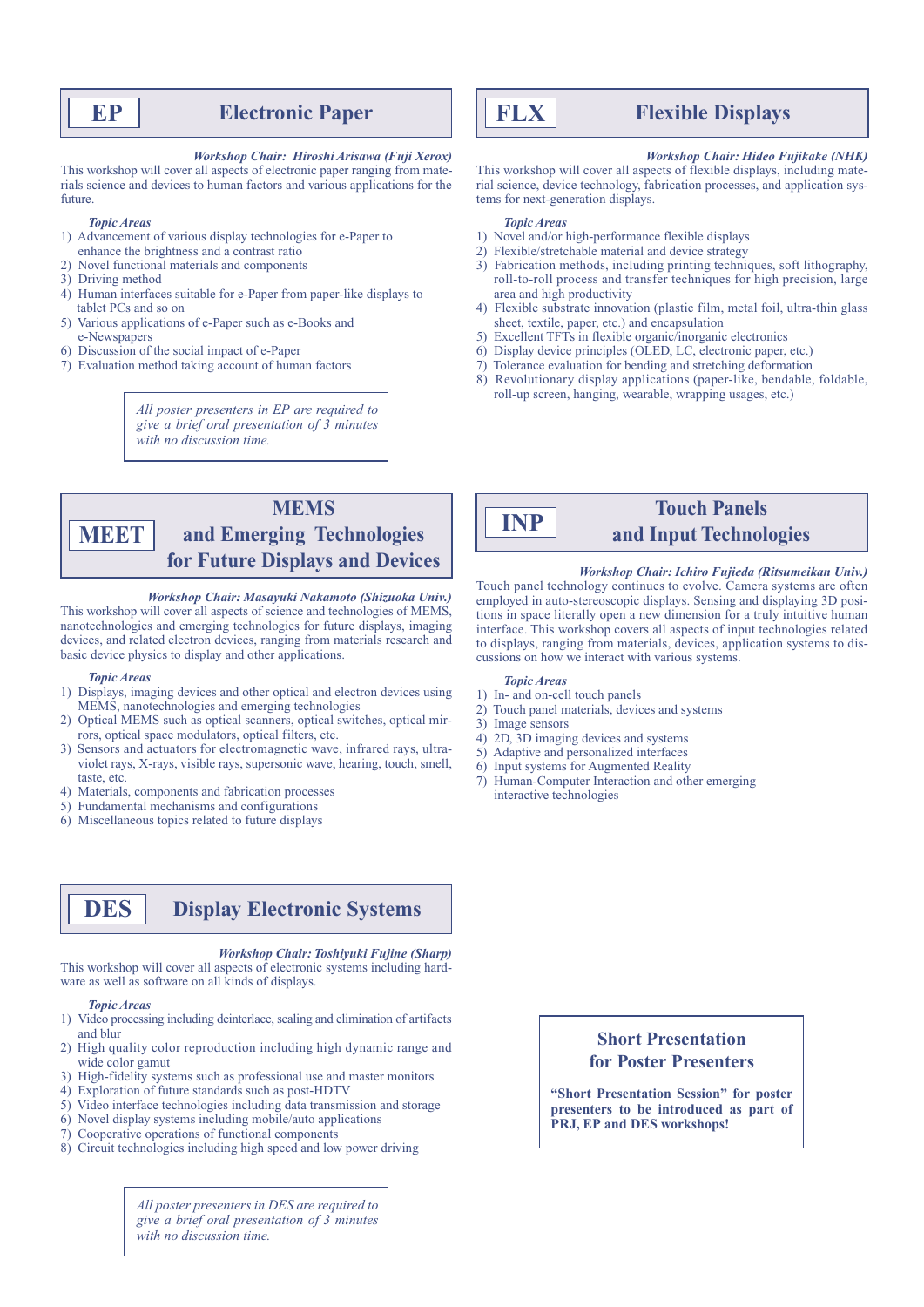# **PAPER SUBMISSION**

# **INSTRUCTIONS FOR SUBMISSION OF TECHNICAL SUMMARY**

Submit a Technical Summary in PDF format without any protection via the conference website:

### http://www.idw.ne.jp/authinfo.html

Follow the submission instructions given on the website and shown below. The Technical Summary will be used only for evaluation and will not be published. The title of the accepted papers, the authors and their affiliations will be published in the Advance Program.

### **I. Technical Summary Guidelines**

The file should be formatted to A4 page size. Details of the format are described in the sample file available on the website  $(\text{http://www.idw.ne.jp/authinfo.html}).$ 

The file should contain one or two pages of text in **one column**, with additional pages for figures/tables/photographs. The following items should be included:

- (1) Paper title
- (2) Names of all authors with their affiliations. The name of the presenting author should be underlined.
- (3) **Abstract:** 50 words or less, highlighting the focus of your paper.
- (4) Presentation style: Indicate if you wish to have your paper considered for oral or poster presentation.
- (5) Preference of Workshop/Special Topics of Interest: Indicate the closest matching Workshop/Special Topics of Interest.
- (6) The body of the Technical Summary must contain the following.
- (a) Background and objectives: Introduce the state of the subject and describe the goal of your work.
	- (b) Results: Describe specific results. Illustrations to highlight your work are encouraged.
	- (c) Originality: Clearly describe what are new and/or emphasized points.
	- (d) Impact: Discuss the significance of your work and compare your findings with previously published works.
	- (e) References: List references covering projects in related .areas
	- $\Gamma$ . Prior publications: The paper must be an original contribution. If you have published or presented material for similar work, explain how the present material differs.

## **II. Online Submission**

## Access http://www.idw.ne.jp/authinfo.html

- The submission procedure consists of three steps:
- (1) **Questions to authors:** Select the number of authors, affiliations and maximum number of affiliations for one author.
- (2) **Paper title & author information:** Enter the paper title, the names of all authors, all affiliations, information about the presenting author, the WS/Special Topics of Interest name and presentation preference.

Please understand that the title may be edited by the program .committee

### An acceptance/reject notification will be sent to you via the **e-mail address that you provided on the website.**

(3) **Confirmation & submission:** Please take time to review the paper title and the author information carefully as mistakes cannot be rectified after the file is uploaded. Select a file name of the Technical Summary to submit to our server. When the file is successfully uploaded, a "FINISH" message will appear on the screen and you will also receive a submission confirmation e-mail.

# **FORMAT OF PRESENTATION**

**(1)** Oral presentations

• Oral presentations will usually conform to the 20 minute format

including questions and answers. The program committee will determine the duration of presentation.

• Oral presenters are strongly urged to attend the Author Interviews and Demonstrations after the presentation  $(AC 100 V)$  power will be made available).

### **(2)** Poster presentations

- Poster presentation will conform to a 2.5-3 hour format in front of an individual bullet board.
- A desk and AC 100 V power will be made available.
- (3) Accepted papers will be assigned to either oral or poster
- presentation at the discretion of the program committee.

# **ACCEPTANCE**

You will be notified of the results of your Technical Summary review via e-mail. Upon acceptance of the Technical Summary, authors must prepare a camera-ready manuscript to be published in the conference proceedings. The author should use the manuscript template, which will soon be available on the conference website. It will be four pages in length and in a two column format. Acceptance is subject to following conditions:

- $f(1)$  Registration is required before the camera-ready submission for all presenters.
- (2) All company or government releases must be obtained.
- $p(x)$  The author must be the copyright holder or have written permission from the copyright holder for any material used in the paper.
- Your submitted paper must not be published in any media including personal websites on the Internet before it is presented at the conference.
- $(5)$  A camera-ready manuscript must be submitted with a copyright transfer form which is available on the conference website (http://www.idw.ne.jp/copyright.pdf).
- .conference the at presentation a give must authors the of One) 6( For the poster session, at least one of the authors must stand by their posters during their core time, which will be set in the session.
- (7) "Short Presentation Session" for poster presenters to be intro-<br>duced as part of PRJ, EP and DES workshops. All poster presenters in PRJ, EP and DES workshops are required

to give a brief oral presentation of 3 minutes with no discussion time.

# **LATE-NEWS PAPERS**

A limited number of late-news papers reflecting important new findings or developments may be accepted. Authors are requested to submit a 2-page camera-ready manuscript on A4-sized pages accompanied by an abstract, copyright transfer form and publication authorization. Access the conference website: http://www.idw.ne.jp/authinfo.html

Follow the submission instructions given on the website.

## **TRAVEL GRANTS**

A limited number of travel grants will be available to full-time student presenters attending from outside Japan. Check the travel grant application box of the online submission mentioned above.

# **IDW Best Paper Award and IDW Outstanding Poster Paper Award**

The award committee of **IDW** will select the most outstanding papers from those presented at IDW/AD '12. The winners will be announced on the IDW website and given a plaque after the conference. We encourage that young researchers win the **.awards**